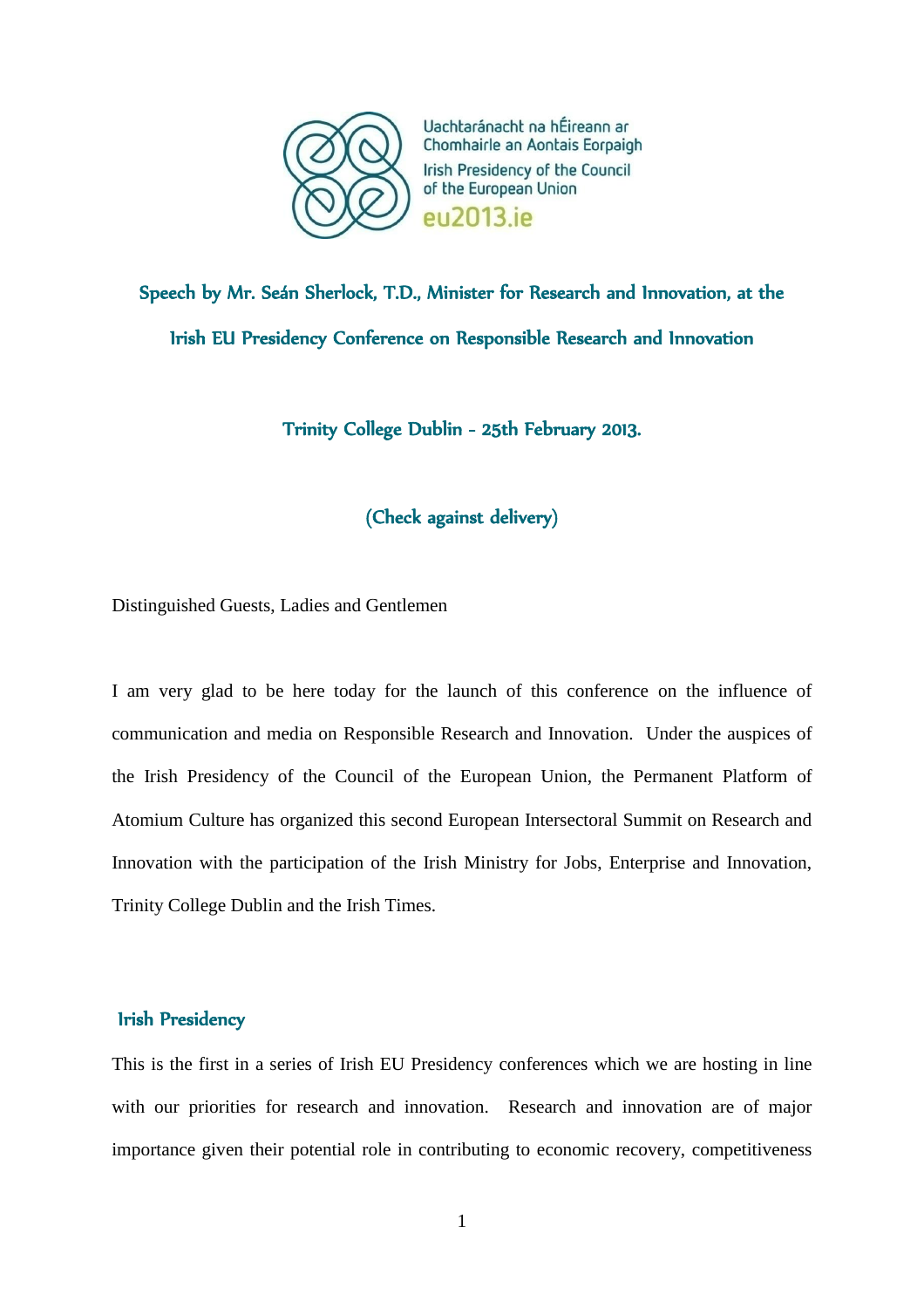and growth across the EU. That is why we have chosen enhancing engagement between science and society on responsible research and innovation as a priority. This event is designed to create a unique opportunity for intersectoral and interdisciplinary discussions between leading stakeholders to define the role of research and innovation in the development of a strong and competitive knowledge society and to discuss the relationship between science and society.

# Conference Objectives

I understand that one objective over the two days will be to facilitate the formation of professional networks, knowledge sharing, and exchange of best practice. Among the themes that will be addressed during the conference are: Engagement, Gender Equality, Science Education, Open Access, and Ethics and Governance. It is no coincidence that all of these themes are deeply embedded in Horizon 2020, the next European Framework Programme for Research and Innovation covering the period 2014 to 2020, which is currently being negotiated between the three European Institutions, under Ireland's Presidency.

# Horizon 2020

An important feature, indeed an important innovation, of Horizon 2020 is the focus on addressing the major societal challenges - major concerns shared by citizens in Europe and elsewhere. A challenge-based approach will bring together resources and knowledge across different fields, technologies and disciplines, including social sciences and the humanities, to help address issues such as climate change, developing sustainable transport and mobility, making renewable energy more affordable, ensuring food safety and security, and coping with the challenge of an ageing population. I see the focus which this conference brings to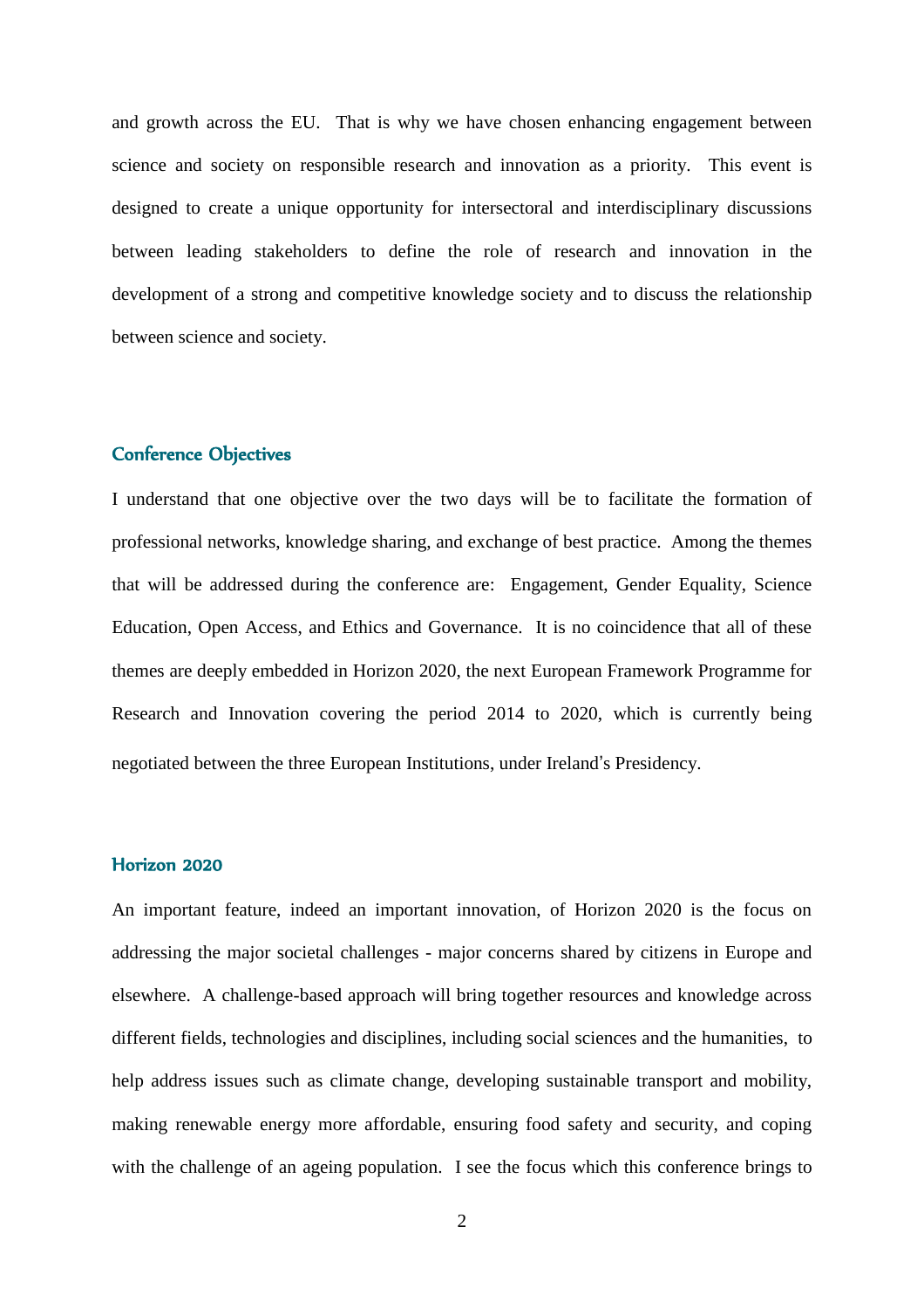the role of the media in society, in addressing these challenges, as timely and constructive to the process and an important contribution to addressing these societal challenges over the course of Horizon 2020.

#### Open Access

While I don't intend to pre-empt any of the conclusions of this conference, I would like to comment briefly on some of the important topics you will be discussing. Firstly, in relation to Open Access, this has a very important bearing on the goal of exploiting science for the benefit of society. The European Commission is committed to making open access to scientific publications a general principle of Horizon 2020 and has recommended that Member States take a similar approach regarding the results of research funded under their national programmes. Ireland supports this approach. The impact and importance of open access in order to increase the efficiency of the research system and increase the positive spin-off effects of publicly funded-research is pivotal if we want Europe to be a leading knowledge economy. Broader and more rapid access to scientific publications and data would make it easier for researchers and businesses to build on the findings of public-funded research. This could be an important enabler of competitive advantage for the Union and give our citizens and enterprises quicker access to scientific discoveries.

Tomorrow you will be debating what can be done at a European level to increase the dissemination of open access resources by societal actors. This is very timely as it relates both to the work we are doing on Horizon 2020 and the completion of the European Research Area. That is why the Irish Presidency tabled this topic for discussion at the Competitiveness Council which I chaired last week. I am pleased to say that there was agreement in the Council on the principle of Open Access. While issues such as common standards, e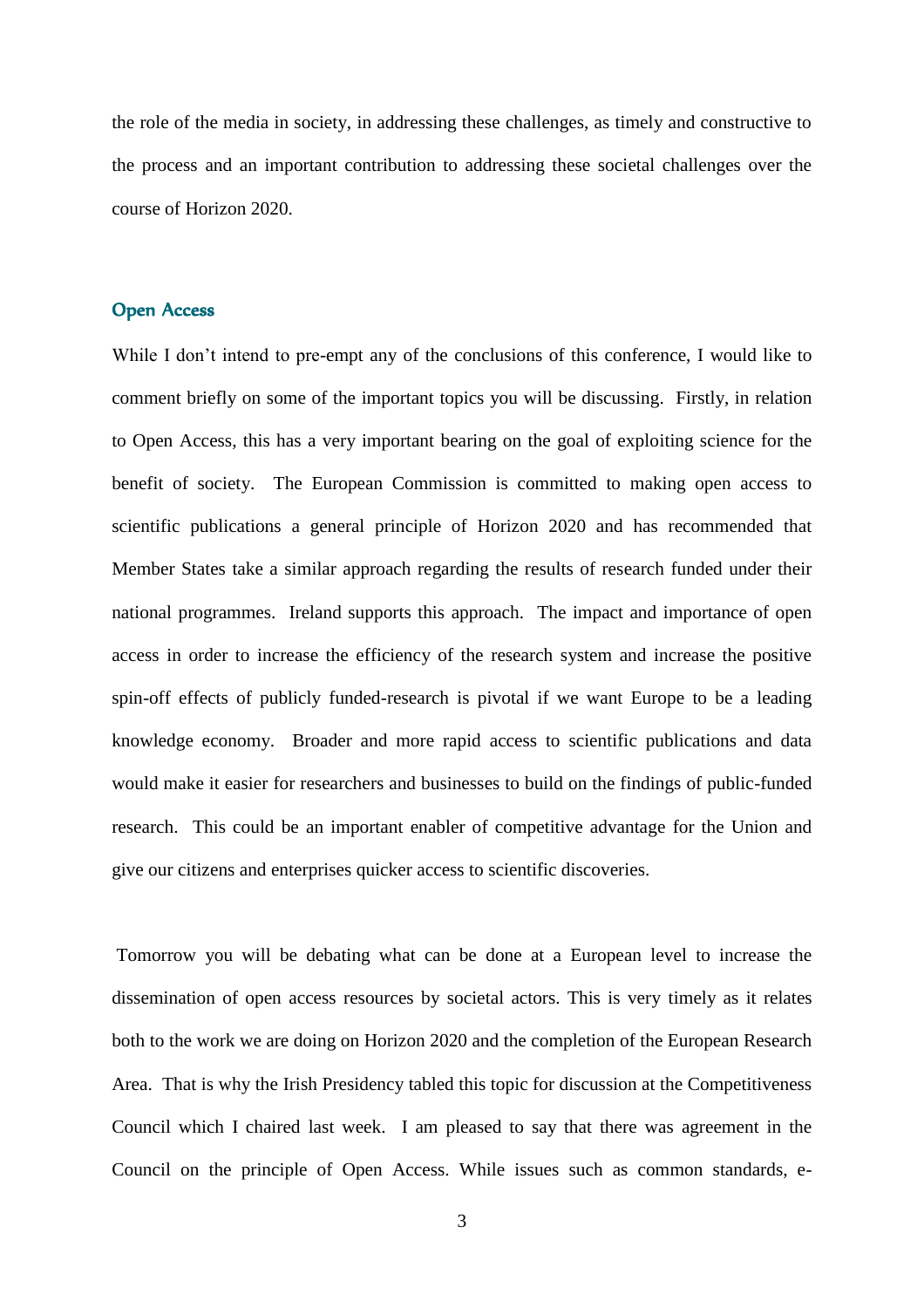infrastructures and technical issues need to be determined, the key point is there is commitment to the principle.

## Discover Science and Engineering

Another topic on your agenda which I am particularly interested in is the session on "Rethinking Science Education". I fully subscribe to the context in which this topic has been set, that the strength of the European economy in the future will depend on our capacity to develop and attract talent. And that rethinking our education system thus becomes a priority in order to ensure that young people are ready for the very different world they will be facing.

In addition to my responsibilities as Minister for Research and Innovation, I also have responsibility, in the Department of Education and Skills, for curriculum development and reform in STEM subjects. An important objective of the Irish Government, in the Irish societal context, is the ongoing efforts to make Science, Technology, Engineering, and Mathematics vibrant and interesting to students in our primary and secondary level schools and colleges. One such initiative is the Discover Science and Engineering Programme (or DSE) which is Ireland's national science awareness programme.

DSE aims to contribute to Ireland's growth and development as a knowledge-based economy, thereby helping to keep Ireland among the world's most competitive economies. It does this by fostering a greater understanding of science and its value to Irish society and an appreciation of its importance to the economy.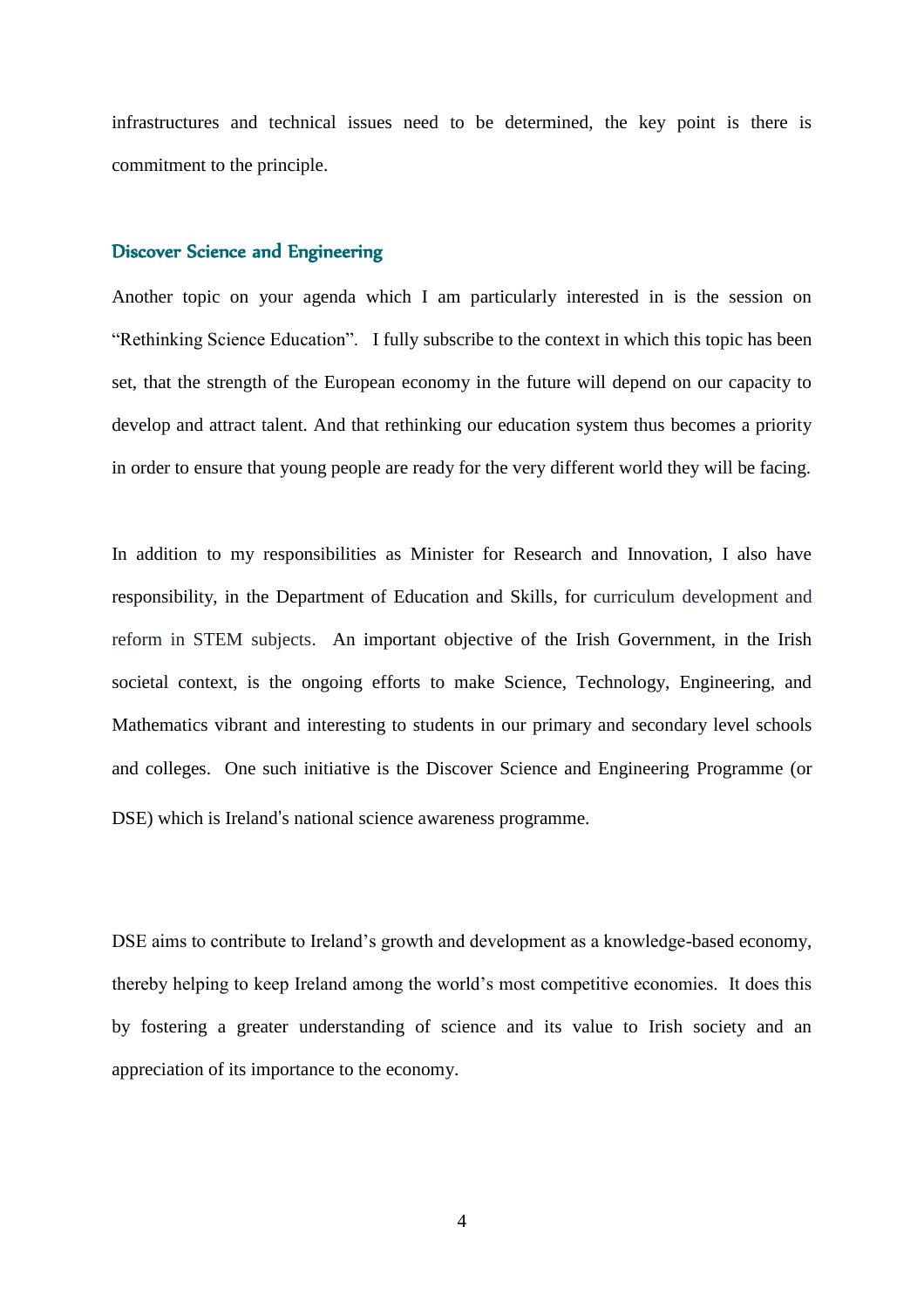DSE initiatives, such as, "Science Week Ireland", "St. Patrick's Festival Big Day Out" and "DSE Online" are designed to raise general awareness amongst the public at large, while other initiatives are more focussed on particular age groups – for example, "Discover Primary Science and Maths" and "An Award of Science and Maths Excellence" are targeted at primary level students, while "Scifest" and "Discover Sensors" are targeted at students at secondary level. In practical terms, DSE is about ensuring that a sufficient number of young people choose careers in the sectors that comprise Ireland's knowledge-based economy. The flexible programmes of DSE are designed to satisfy this need by enthusing young people at primary and secondary level with an appreciation of the career opportunities available in the enterprise economy and achievable through the study of the physical sciences.

## **Conclusion**

In conclusion, as Minister for Research and Innovation, I see science as being a core part of employment creation and retention. In Ireland, our scientific research capabilities have been dramatically enhanced over the past decade, and as a country we have leaped up the international rankings in terms of the quality of our research. Ireland is now in the top 20 countries in overall scientific global rankings and we are excelling in a range of key disciplines such as immunology, nanotechnology, materials science, genetics and genomics. We are uniquely positioned to examine the role that science plays in addressing societal challenges and the contribution that communication and media can make to raising public awareness of the benefits of science.

This conference on Responsible Research and Innovation will explore the specifics of the interaction between science and an evolving society and how separately, or in tandem, both